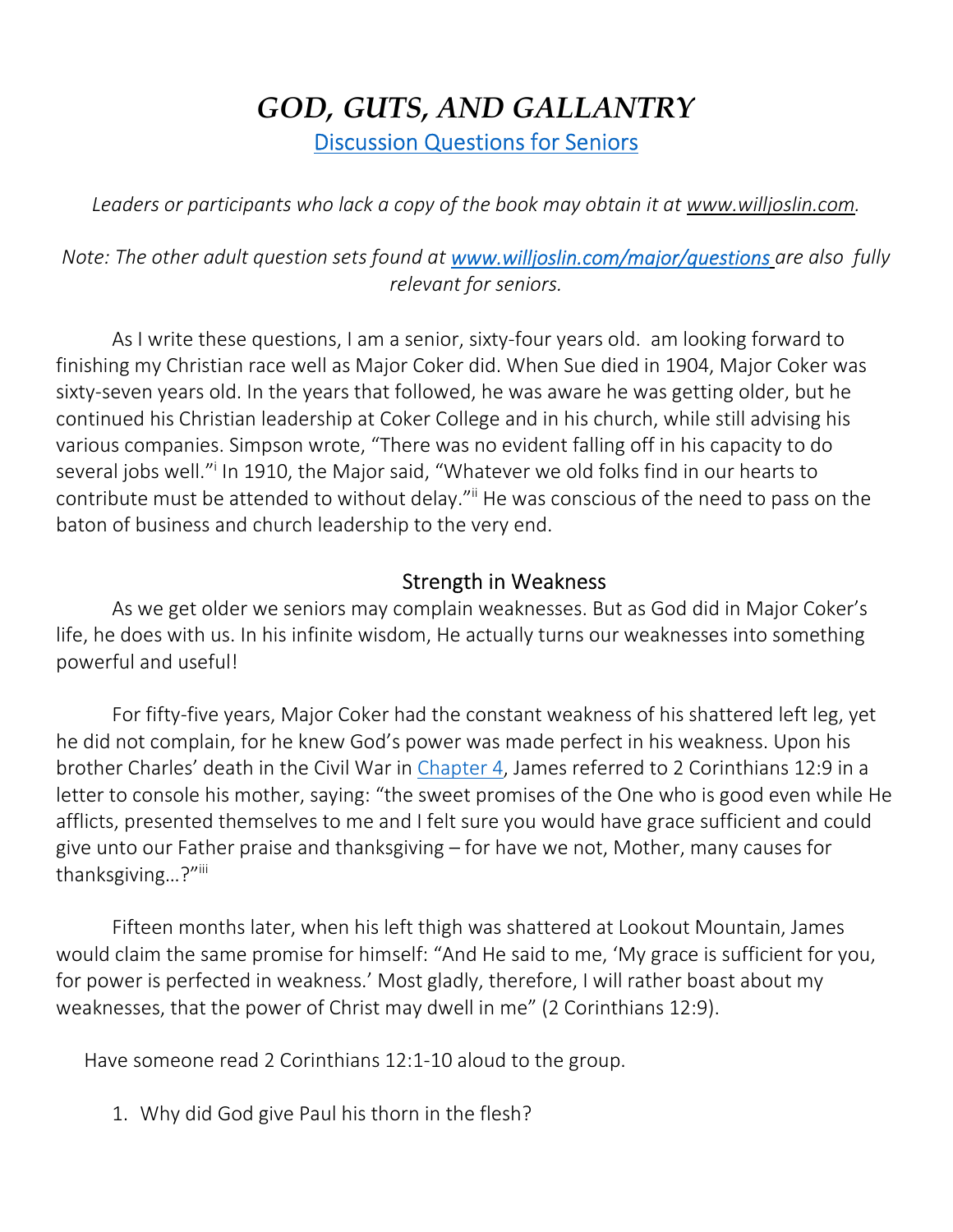The Major was a man of extraordinary ability – in business, intellect, relationships, and leadership.

- 2. Why do you think God allowed him to become weak with his shattered leg at age twenty-six?
- 3. What physical weaknesses do you have? What other kinds of limitations do you have? What is your attitude toward these weaknesses and limitations?
- 4. Should we boast in our weaknesses? Why?

#### Mentoring

Some churches tend to try to segregate people by age groups. This is not what the word of God teaches. Titus 2:2-8 reads:

> Older men are to be temperate, dignified, sensible, sound in faith, in love, in perseverance.

Older women likewise are to be reverent in their behavior, not malicious gossips nor enslaved to much wine, teaching what is good, so that they may encourage the young women to love their husbands, to love their children, *to be* sensible, pure, workers at home, kind, being subject to their own husbands, so that the word of God will not be dishonored.

Likewise urge the young men to be sensible; in all things show yourself to be an example of good deeds, *with* purity in doctrine, dignified, sound *in* speech which is beyond reproach, so that the opponent will be put to shame, having nothing bad to say about us.

- 5. Why do you think God's word tells us seniors to train the younger generation in the faith?
- 6. What do these scriptures say about how older women are to train the younger women?
- 7. How can you, as a Christian woman, encourage younger women to love their husbands, to be sensible and pure, be subject to their husbands, and be workers at home?
- 8. Do you talk about these subjects in your women's small groups or your women's' retreats?
- 9. What do these scriptures above say about how older men in the Christian faith are to train the younger men?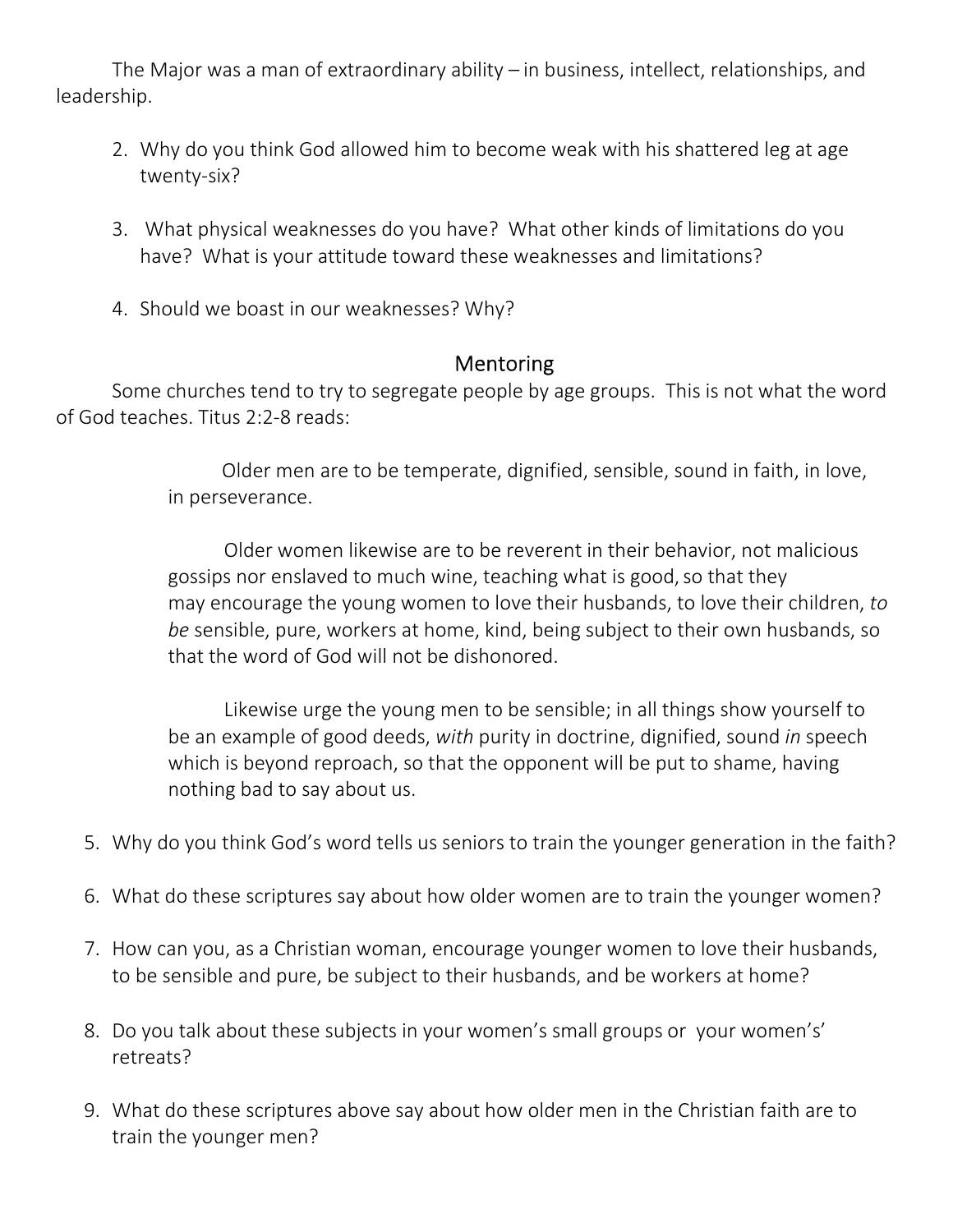- 10.How can you, as a Christian man, encourage the younger men to be sensible, to be a good example, and to remain sound in doctrine and speech?
- 11.Do you talk about these subjects at your men's retreats or men's small groups?

### Finishing Strong

Despite the biblical teaching on finishing our race well, some senior Christians in America tend to ease up on serving God, preferring to coast into the sunset, playing golf, bridge, and tennis, traveling, and the like. There's nothing wrong with these things, unless they eclipse our time and desire to make intentional investments into the younger generations. If they do, we lose an eternal perspective and cease to obey God's call to invest our acquired wisdom into those who need it. Contrast this loss of focus with Presbyterian pastor Eugene Peterson's statement, "The Christian life is a long obedience in the same direction."<sup>iv</sup>

12.The Major continued a long obedience in the same direction until the end of his life. According to your life's current trajectory, would you same the same of yourself? If not, what can you do about it now?

At The Carolina Fiber Company, Major Coker transferred control to James Jr. as chief engineer, to Paul Rogers as secretary/treasurer, and to young Charles as CEO.<sup>v</sup> Simpson adds, "These things took several years, and the Major was quite active in the affairs of these companies until he was well past his seventy-fifth birthday."vi Major Coker was also a lifetime deacon in his church and active until very near the end of his life.

Philip Brooks, the pastor who spoke at President Lincoln's funeral, said:

Sad is the day for a man, when he becomes absolutely satisfied with the life he is living, the thoughts that he is thinking and the deeds that he is doing; when there ceases to be forever beating at the doors of his soul a desire to do something large which he seeks and knows he was meant and intended to do."<sup>vii</sup>

Please review James and Sue's final years from Chapter 14, The Major and Sue's Final Years and Departures.

- 13.Why do you think the Major did not wish to "coast off" into his sunset years?
- 14.Have you asked your children's director if your church needs help in Sunday school or Vacation Bible School?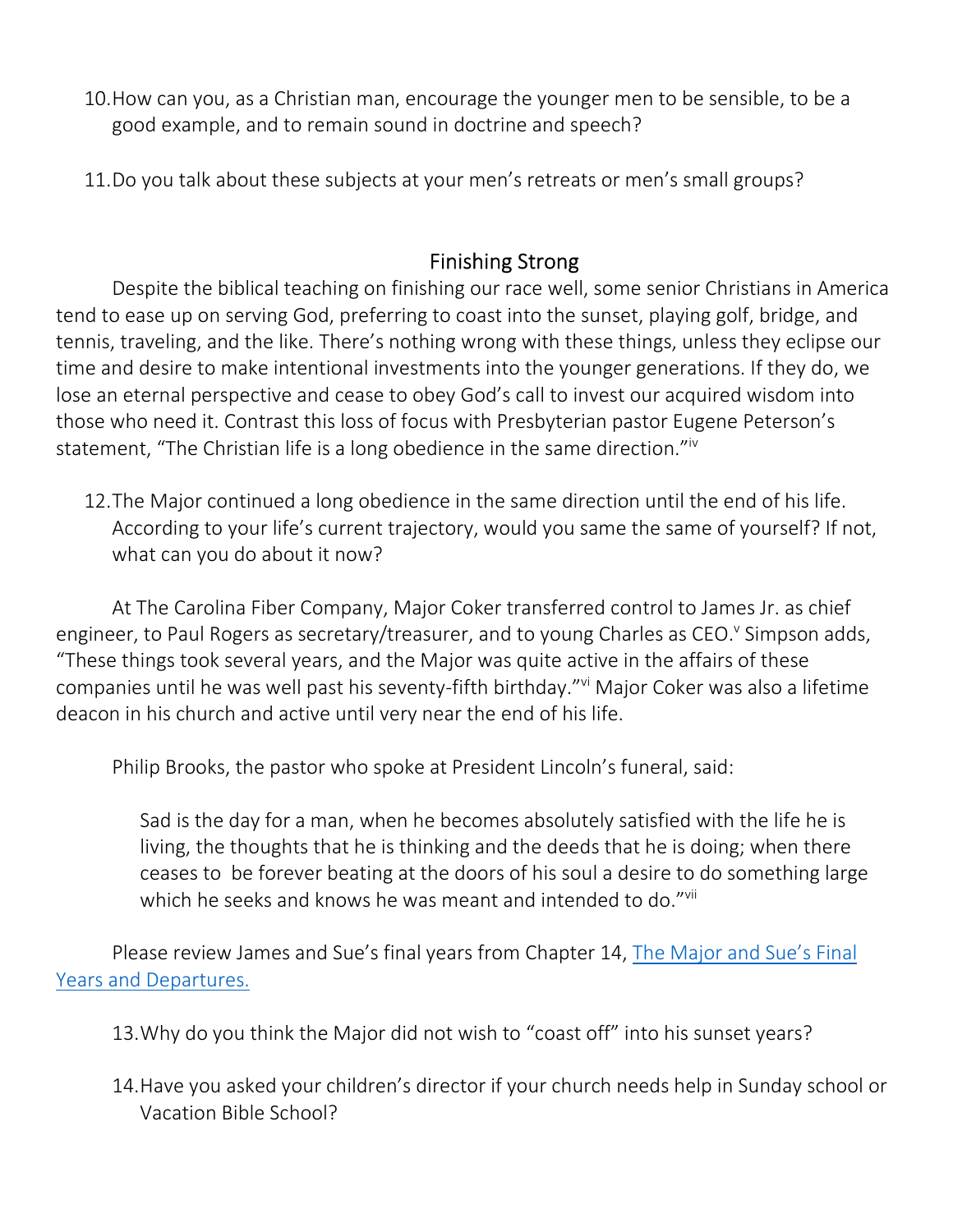- 15.Have you asked your Christian education leader if you may lead an adult Sunday school class?
- 16.What other ways might you serve the Lord?

In 1500 B.C., an Israelite named Caleb was still vigorous at age eighty-five, taking the Promised Land by conquest. In Joshua 14:10-12, 14, Caleb said:

> "So here I am today, eighty-five years old! I am still as strong today as the day Moses sent me out; I'm just as vigorous to go out to battle now as I was then. Now give me this hill country that the Lord promised me that day. You yourself heard then that the Anakites were there and their cities were large and fortified, but, the Lord helping me, I will drive them out just as he said…' So Hebron has belonged to Caleb… because he followed the Lord, the God of Israel, wholeheartedly."

- 17. Do you want to be a warrior for God like Caleb?
- 18. Are you still running your race and "fighting the good fight of faith"?

Even after the Major's strokes, he remained active in his businesses and church until the time of his final stroke and illness. His nurse Lucy Drakeford said, "As long as Major Coker was physically equal to it, he was always faithful in his church attendance. He had a cheery, happy disposition, and even as he grew weaker, he never complained. He was not confined to his bed except during the last few weeks."Vill

At the Centennial Celebration of Major Coker's birthday in 1937, the Rev. Howard M. Reaves read 2 Timothy 4:7-8 to describe his final years: "I have fought the good fight, I have finished the course, I have kept the faith; henceforth there is laid up for me the crown of righteousness, which the Lord, the righteous judge, shall give to me at that day; and not to me only, but also to all that have loved his appearing."ix

Paul wrote Philippians from prison toward the end of his life. He said, "Not that I have already obtained it, or already become perfect, but I press on in order that I may lay hold of that for which also I was laid hold of by Christ Jesus" (Phil. 3:12).

19. Granted, as we are older, we can't do all that we once did, but we can still do a lot. What, specifically, do you think God would still have you do in this life? What would God want you to say on his behalf to those whom you love? Would it be better if you decided to say it sooner rather than later?

## Investing in Children, Grandchildren, and Youth